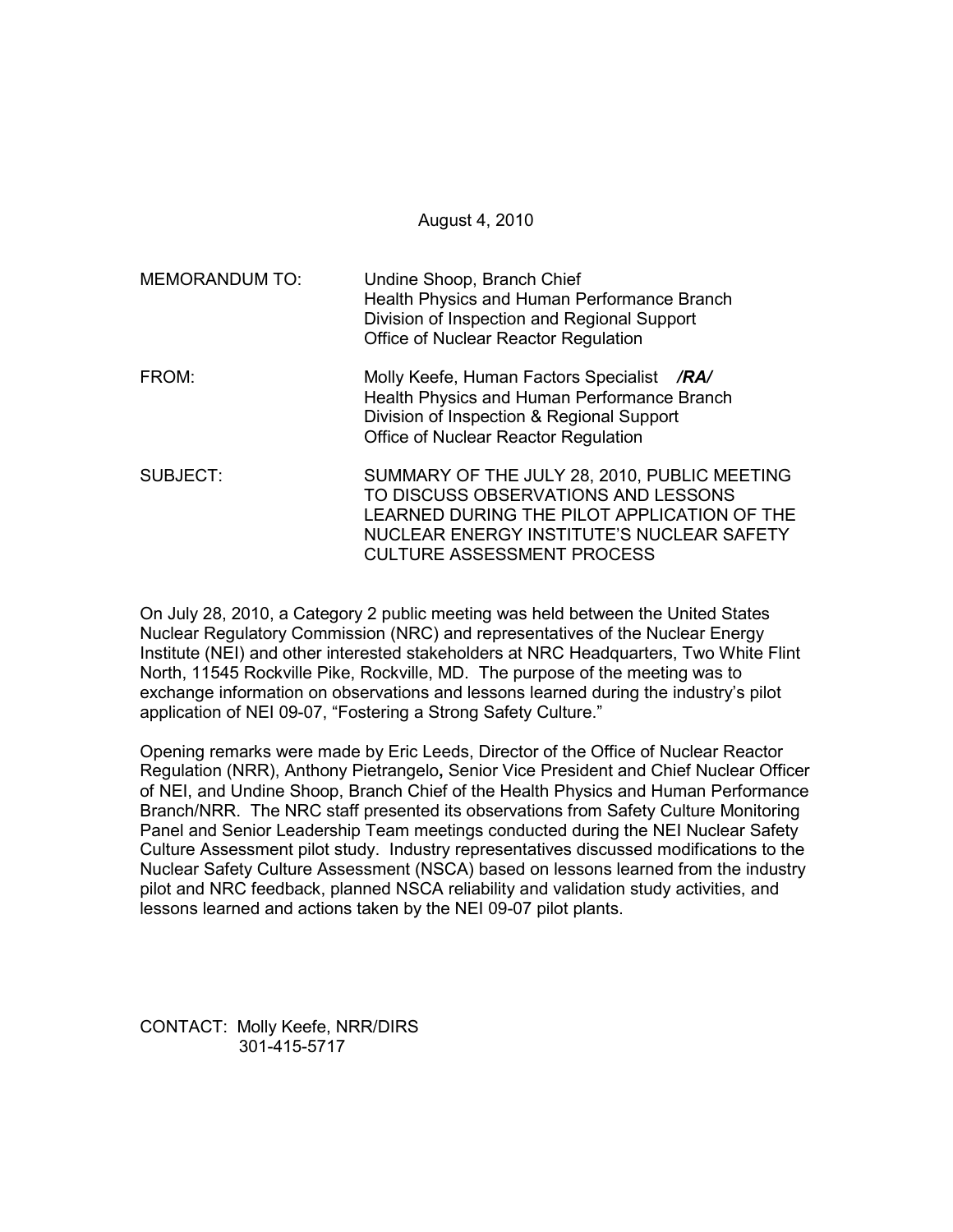## U. Shoop -2-

Members of the public were in attendance. Public Meeting Feedback forms were received. It is of note that there were some difficulties with telephone conferencing which interrupted communications with meeting attendees using the bridge line. As a result, those attendees had difficulty hearing one of the presentations and were unable to comment during public comment portions of the meeting, a situation of which the meeting organizers were unaware.

Enclosed are the list of meeting attendees, as well as the slides and handouts presented at the meeting (ADAMS Accession Number ML102110189).

Please direct any inquiries to Molly Keefe at 301-415-5717 or molly.keefe@nrc.gov.

Enclosure: As Stated